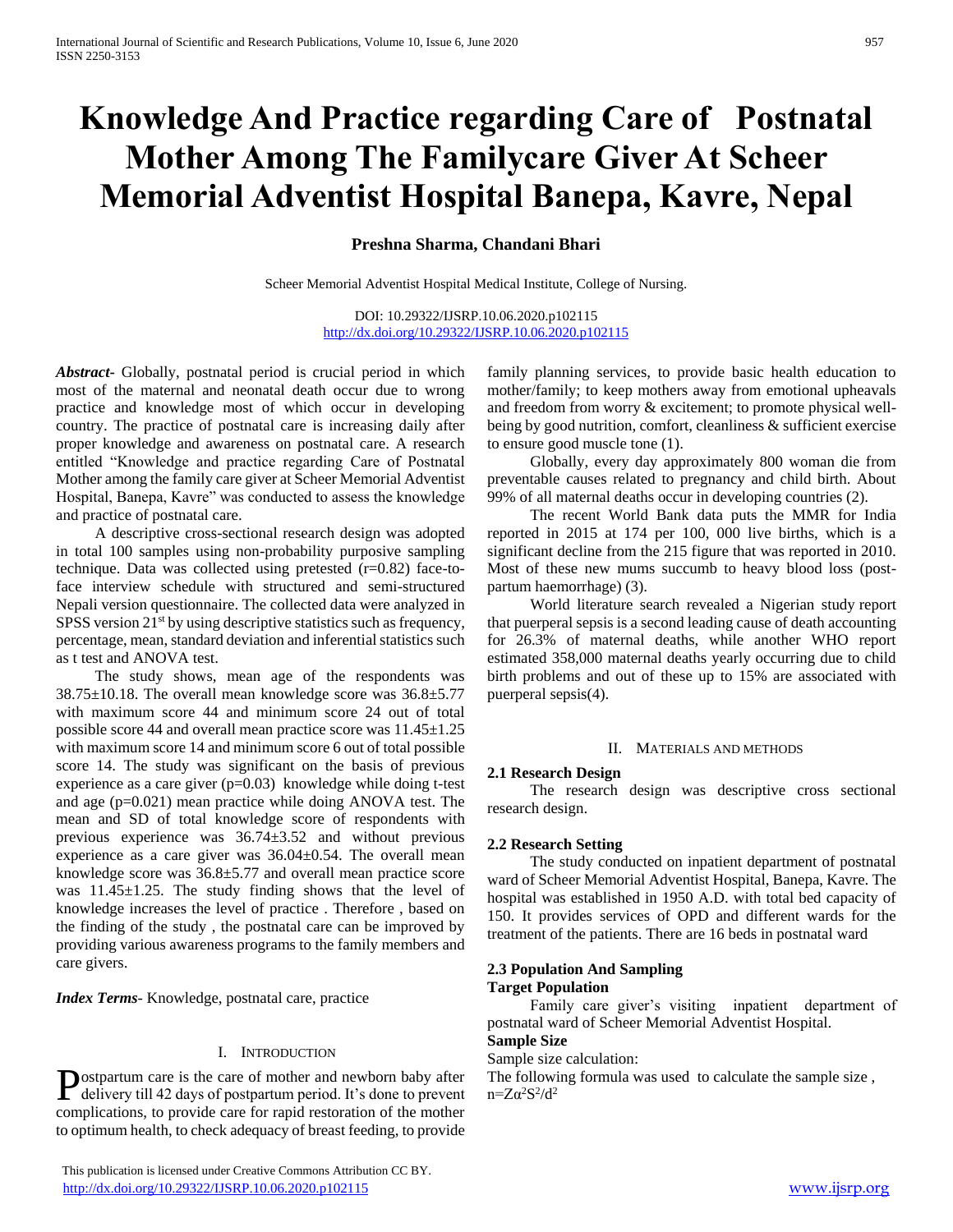#### III. RESULTS

**Table 1. Distribution of Respondents According to Overall Mean Knowledge Regarding Postnatal Care**.

|                  |         | $n=100$         |               |               |
|------------------|---------|-----------------|---------------|---------------|
| <b>Variables</b> | Total   | Mean            | <b>Minimu</b> | <b>Maximu</b> |
|                  | possibl | (SD)            | m             | m             |
|                  | e score |                 |               |               |
| The              | 9       | $7.62 \pm 1.17$ | 5             | 9             |
| importanc        |         |                 |               |               |
| of<br>e          |         |                 |               |               |
| postnatal        |         |                 |               |               |
| care             |         |                 |               |               |
| Nutritiona       | 8       | $6.5 \pm 1.21$  | 3             | 8             |
| 1 care           |         |                 |               |               |
| Physical         | 18      | $15.16 \pm 1.6$ | 11            | 18            |
| care             |         | 3               |               |               |
| Medical          | 9       | $7.52 \pm 1.76$ | 5             | 9             |
| care             |         |                 |               |               |
| Total            | 44      | $36.8 \pm 5.77$ | 24            | 44            |
| knowledg         |         |                 |               |               |
| e score          |         |                 |               |               |

**Table 2. Distribution of Respondents According to Overall Mean Practice Regarding Postnatal Care.**

| <b>Variables</b>                  | Total<br>possibl<br>e score | Mean<br>(SD)         | <b>Minimu</b><br>m | <b>Maximu</b><br>m |
|-----------------------------------|-----------------------------|----------------------|--------------------|--------------------|
| Hygiene                           | 6                           | $5.34 \pm 0.86$      | 2                  | 6                  |
| <b>Nutritiona</b><br>l care       | 5                           | $2.53 \pm 0.61$      | $\theta$           | 3                  |
| Physical<br>care                  | 3                           | $3.85 \pm 0.88$      | $\overline{2}$     | 6                  |
| <b>Total</b><br>practice<br>score | 14                          | $11.45 \pm 1.2$<br>5 | 6                  | 14                 |

**Table 3. Association of Knowledge Regarding to Postnatal Care in Relation to Respondents Previous Experience as a Care Giver.**

**n=100**

| <b>Variables</b>                           | Total<br>possible<br>correct<br>score | With<br>previous<br>experience<br>$n = 54$<br>Mean (SD) | Without<br>previous<br>experience<br>$n=46$<br>Mean (SD) | p-<br>test<br>t-<br>test |
|--------------------------------------------|---------------------------------------|---------------------------------------------------------|----------------------------------------------------------|--------------------------|
| The<br>importance<br>of postnatal<br>care. | 9                                     | $7.54 \pm 1.22$                                         | $7.68 \pm 1.12$                                          | 0.34                     |
| Nutritional<br>care                        | 8                                     | $6.5 \pm 1.31$                                          | $6.5 \pm 1.12$                                           | 0.14                     |
| Physical<br>care                           | 18                                    | $15.11 \pm 1.62$                                        | $15.21 \pm 1.65$                                         | 0.16                     |

| Medical      | Q  | $7.79 \pm 1.10$  | $7.19 \pm 1.18$  | 0.47 |
|--------------|----|------------------|------------------|------|
| care         |    |                  |                  |      |
| <b>Total</b> | 44 | $36.74 \pm 3.52$ | $36.04 \pm 0.54$ | 0.03 |
| knowledge    |    |                  |                  |      |

### **Table 4. Association of Practice Regarding Postnatal Care in Relation to Respondents Previous Experience.**

| n=100                             |                                                     |                                                    |                                                            |                             |
|-----------------------------------|-----------------------------------------------------|----------------------------------------------------|------------------------------------------------------------|-----------------------------|
| <b>Variables</b>                  | Total<br><b>Possible</b><br><b>Correct</b><br>Score | With<br><b>Experience</b><br>$n = 54$<br>Mean (SD) | <b>Without</b><br><b>Experience</b><br>$n=46$<br>Mean (SD) | p-<br>value<br>(t-<br>test) |
| Hygiene                           | 6                                                   | $5.42 \pm 0.74$                                    | $5.23 \pm 0.99$                                            | 0.285                       |
| <b>Nutritional</b><br>care        | 5                                                   | $3.89 \pm 0.94$                                    | $3.81 \pm 0.82$                                            | 0.66                        |
| Physical<br>care                  | 3                                                   | $2.5 \pm 0.57$                                     | $2.50+0.65$                                                | 0.65                        |
| <b>Total</b><br>practice<br>score | 14                                                  | $11.53 \pm 1.02$                                   | $11.34 \pm 1.47$                                           | 0.25                        |

# IV. DISCUSSION

 A descriptive cross sectional study on knowledge and practice regarding care of postnatal mother among the family care giver at Scheer Memorial Adventist Hospital, Banepa , Kavre, Postnatal Ward, the sample size of the study was 100. Interview schedule containing structured and semi-structured questionnaires were used for the collection of data to assess knowledge and practice regarding care of postnatal mother among the family care giver .

 In this study , the descriptive cross sectional research design was used which was similar with the research conducted by Fikirte Tesfahun , Walelegn

 Worku ,Fekadu Mazengiya and ,Manay Kifle in Gondar Zuria District, Ethiopia (12).

 In this study, purposive sampling technique was used which was similar with the research conducted by Walelegn Worku ,Fekadu Mazengiya and Manay Kifle in Gondar Zuria District, Ethiopia (12).

 In present study, most (99%) respondents had knowledge regarding who responded the postnatal care is given from 1<sup>st</sup> day to 42days which was similar with the research conducted by Sulochana Dhakal in rural area ,Nepal (13).

 In present study, minority (12%) of the respondents were from age 51-60 which was similar with the research conducted by hospital staffs in Fujian Provincial and County Hospitals (5).

 In present study , most (93%) of the respondents of the respondents had knowledge about first breast fluid feed as Colostrum which was similar with the research conducted by conducted by Nurgul Bolukbas, Nulufer Erbil, Hanife Altunbas, Zehra Arslan majority (88.7%) of the responded the as first breast feed as colostrum in Bangladesh (14).

 In present study , more than three fourth (77%) responded third postnatal visit as  $4<sup>th</sup>$  week which was similar with the research conducted by Tadashi Yamashita on the topic in Philippines (30).